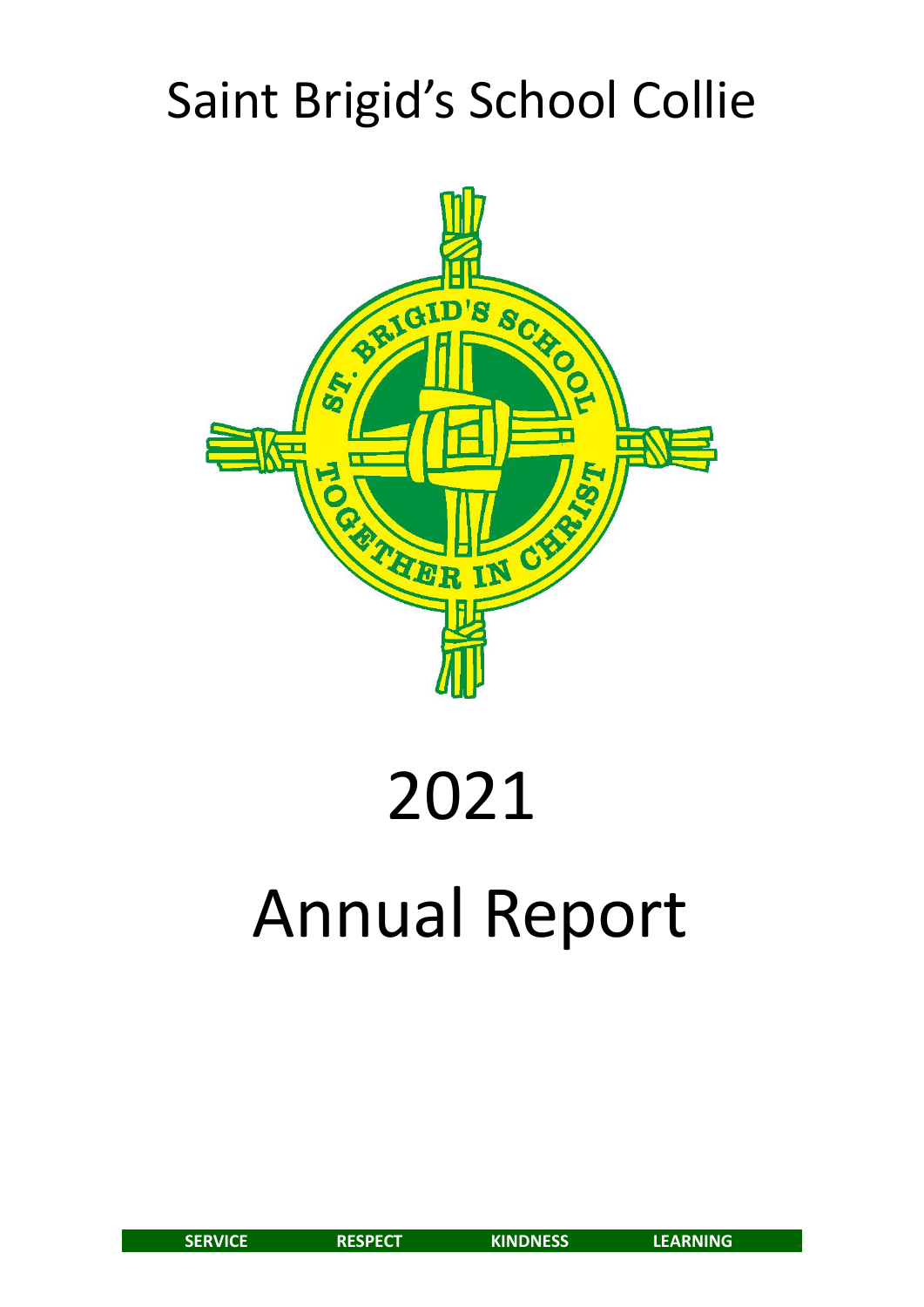## **Part 1: Publication of information Relating to Schools**

#### 1. **CONTEXTUAL INFORMATION:**

#### **School History:**

**1902-1955: St Brigid's School** was opened in 1902 by the Presentation Sisters at the request of Bishop Gibney and the fledgling Catholic Community, catering for both boys and girls from Year 1 to Year 12. Prior to the establishment of a senior school in Collie, the sisters taught students in Years 11 and 12. In addition to the day school, a night school was established for adults of any age who wished to be trained for various trades and professions.

**1955-1993:** In 1955 **St Edmunds College** was completed at 205 Prinsep Street by the Christian Brothers. Boys completed their early schooling at St Brigid's (Year 1- Year 3) and were enrolled at St Edmund's College from Year 4 onwards, while the girls remained at St Brigid's School. **St Brigid's School** catered for all girls Yr 1-12 and boys Yr 1-3. St Brigid's School was located adjacent to St Brigid's Church.

**1994-2000:** In 1994 **Collie Catholic College** was born following the amalgamation of St Brigid's School and St Edmunds College. The college had two campuses- St. Brigid's Campus (Primary) and St Edmund's Campus (Senior).

**2001-2002:** Due to declining enrolments, at the end of 2000 **Collie Catholic College** only catered for primary students. During these years the old St Edmund's Campus was being prepared for the future relocation of the Primary School.

**2003-2015:** In January, 2003 the school was officially renamed St Brigid's School and was relocated to its current site at 205 Prinsep Street (St Edmund's Campus) in October of the same year. It was a single stream school from Kindergarten to Year 6.

**2016-2018:** Due to inconsistent enrolment numbers and a declining population in Collie, the school operated with a number of split classes.

**2019- Present:** As a result of strong enrolment growth, the school re-introduced single year level classes across the school from Kindergarten to Year 6.

**Current Context:** The town of Collie has a long history of coal mining and power generation. In recent years, due to many factors, the once consistent and steady flow of jobs and employment stability has diminished significantly. In 2011, Collie became one of the State Government's 9 Super Towns. Funded under the "Royalties For Regions Program", the program aimed to attract and stimulate growth, maximize opportunities and prepare for the future. Despite this initiative, there has been declining enrolments in Collie schools for the past 2-3 years and a greater percentage of our parents are having difficulty finding work or are working in temporary/short term positions.

**STUDENT BODY:** In 2021, our school had 169 students enrolled from PP-6. This cohort was comprised of 81 girls and 88 boys. Our student cohort incorporates 6.5% who identify as indigenous and 6.5% who have a first language background at home other than English.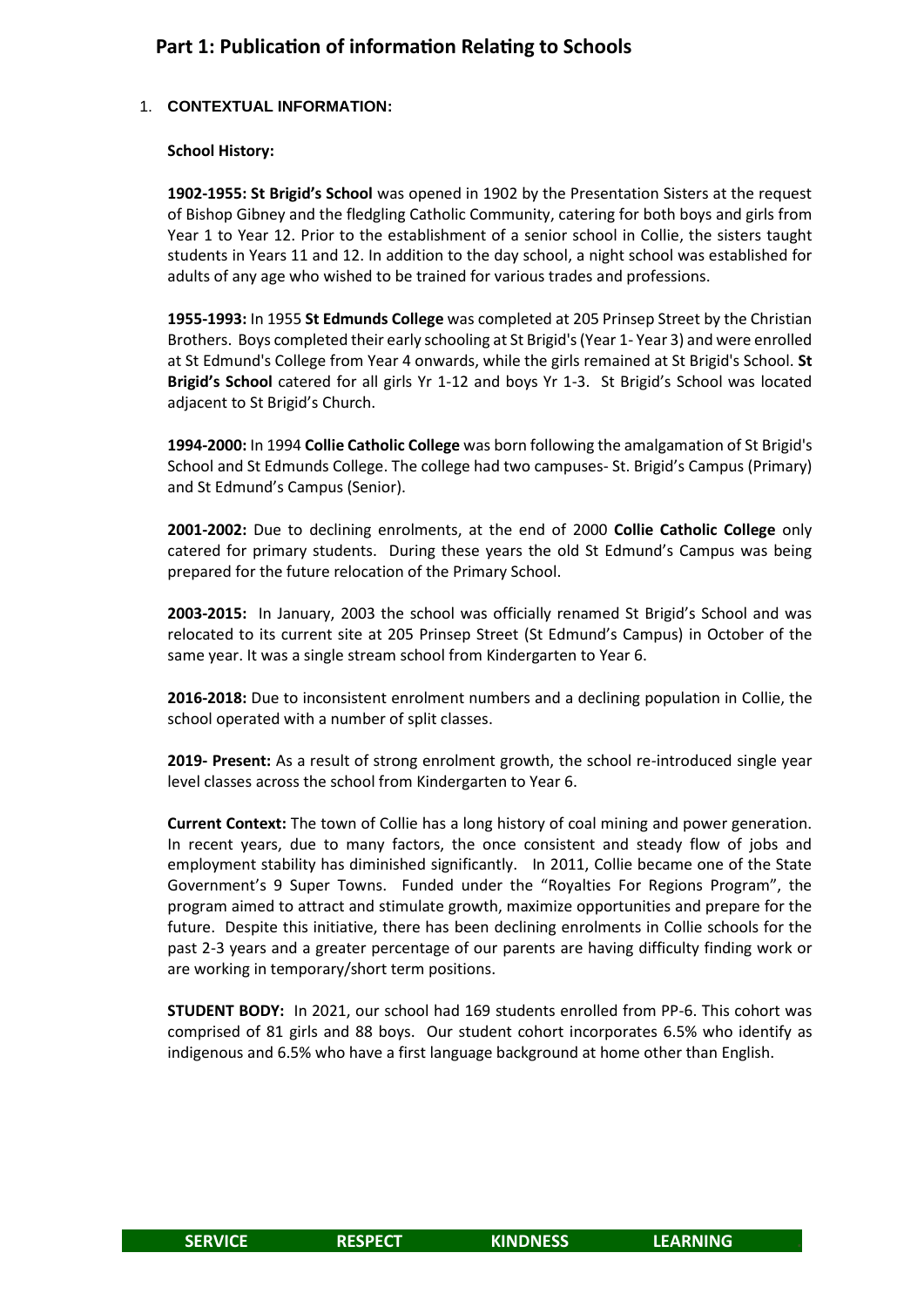| <b>Number of Teachers</b> | Qualification                                     |
|---------------------------|---------------------------------------------------|
| 10                        | Bachelor of Education (Primary)                   |
| $\overline{2}$            | <b>Bachelor of Education</b>                      |
| $\mathbf{1}$              | <b>Master of Education</b>                        |
| 3                         | Bachelor of Arts (Education)                      |
| $\mathbf{1}$              | Bachelor of Arts (Children's Services)            |
| $\overline{2}$            | Diploma of Education                              |
| $\mathbf{1}$              | Graduate Certificate in RE                        |
| $\overline{2}$            | Graduate Certificate in Early Childhood Education |
| 1                         | Bachelor of Education (Early Childhood Education) |
| $\mathbf{1}$              | Bachelor of Arts (Craft)                          |
| $\mathbf{1}$              | Certificate of Instructional Leadership           |

#### 2. **Teacher Qualifications:** (some with multiple qualifications)

**3. Workforce Composition:** St Brigid's employs: 16 teachers (part time and full time), 14 female and 2 male. St Brigid's also employs 16 non-teaching staff (full time and part time), 15 female and 1 male. There are no Indigenous members of staff at St Brigid's.

#### **4. Student Attendance at School:**

Overall attendance for the school year for students PP-6 was 90.6%. Parents are contacted via SMS each day for all unexplained absences. Written communication from parents is required and collected explaining student absences.

| <b>Student Cohort</b> | <b>Student Attendance</b> |
|-----------------------|---------------------------|
| Kindergarten          | 91%                       |
| Pre-Primary           | 88%                       |
| Year 1                | 86%                       |
| Year 2                | 91%                       |
| Year 3                | 92%                       |
| Year 4                | 92%                       |
| Year 5                | 92%                       |
| Year <sub>6</sub>     | 93%                       |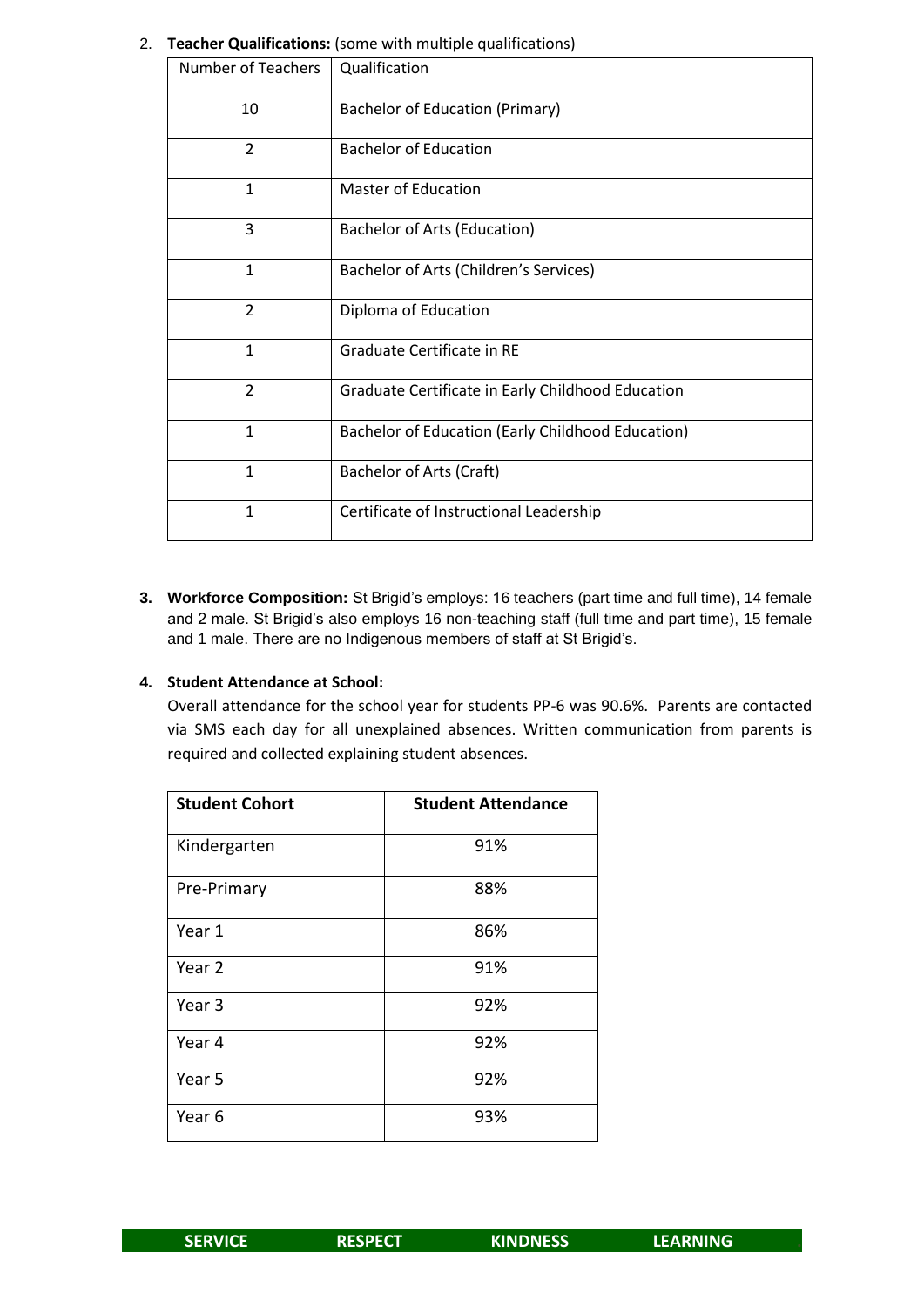#### **Managing non-attendance**

The following outlines elements of our Attendance Policy and Procedures

#### *4. ATTENDANCE PROCEDURES*

*4.1 At St Brigid's School, attendance records of students will be taken at the start of each day by 1am (to cater for the morning session) and by 1.50pm (to cater for the afternoon session).*

*4.2 Attendance is marked in half day increments. These increments being before and after*

*12.00 noon. A student must be present for at least two hours of each half day increment to be recorded as in attendance.*

*4.3 Attendance notifications must be recorded using the online attendance portal provided through the Catholic Education of WA's system wide preferred method, SEQTA.*

*Step 1: By 10:30am the administration officer checks SEQTA. Any students with unexplained absence have their guardians contacted by SMS.*

*Step 2: Parents are to ring the front office or email: [admin@stbrigidscollie.wa.edu.au](mailto:admin@stbrigidscollie.wa.edu.au) explaining the absence, preferably by 9.00am.*

#### *5. ACCEPTED FORMS OF RESOLVED NON-ATTENDANCE CONTACT*

*The following methods of non-attendance reasoning will be accepted by St Brigid's Primary School:*

*5.1 An email sent to the student's teacher or St Brigid's administration. This must contain the writer's full name, date and a reason for the absence.*

*5.2 Completion of the Online Absentee Form available on Connected App*

*5.2 A note sent to school signed by a parent or legal guardian containing the writer's full name, date and reason for absence.*

*5.3 Direct contact or telephone call from a parent or legal guardian to the class teacher or school administration. Verbal notification is an approved method but must be accompanied by a legitimate reason. If no reason is given, the absence must be listed as unresolved, so it can be followed up by Admin.*

#### *6. TEACHER RESPONSIBILITY*

*6.1 Teachers have the responsibility of completing the Attendance Register each day at two different intervals within the day.*

*6.2 Teacher Assistants will take responsibility for completing this information when the teacher deems it necessary.*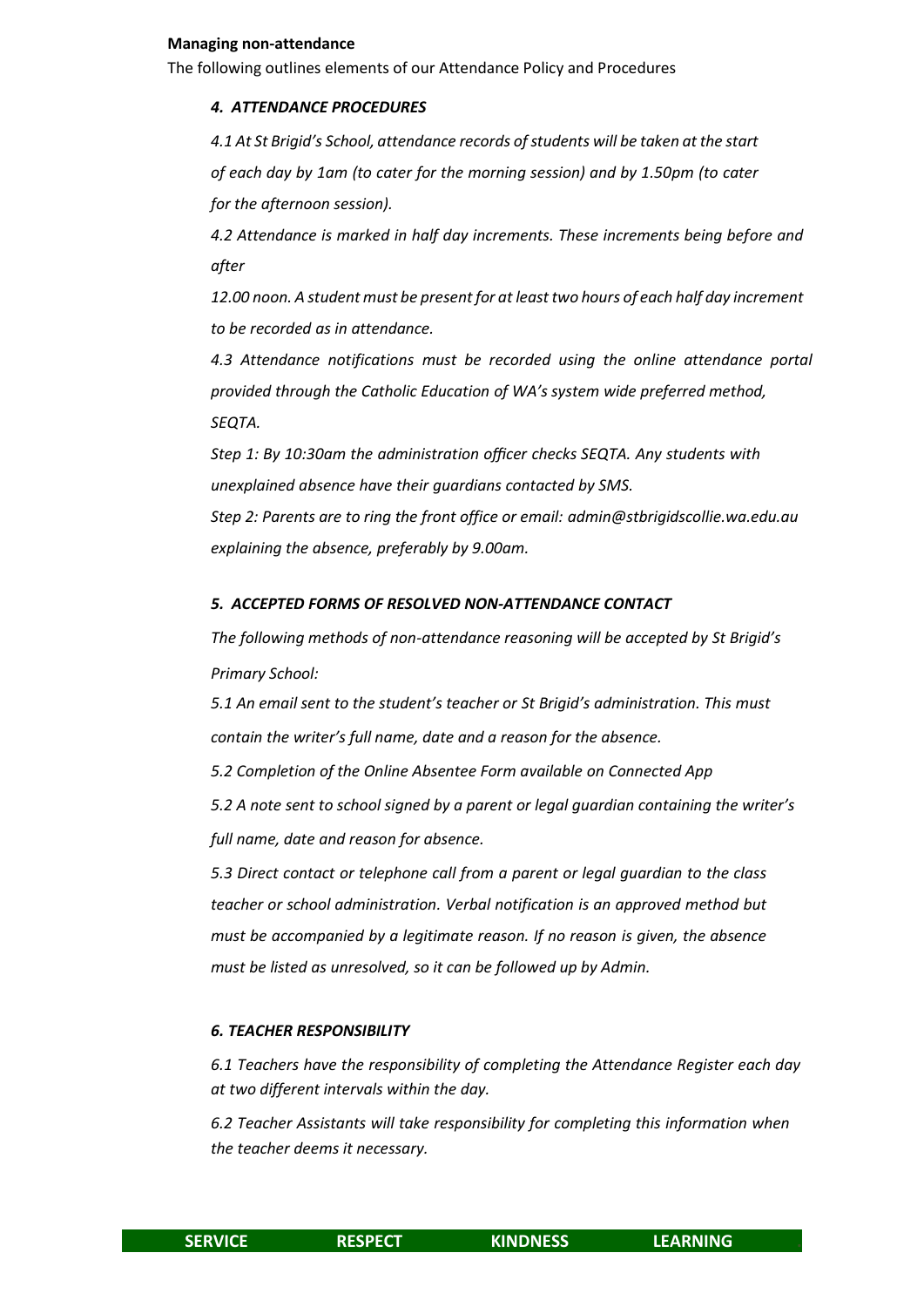*6.3 In the event that no reason is provided for an absence, teachers are required to follow up with parents or guardians on the reasons according to the Accepted Forms listed above.*

*6.4 The inability of parents to provide a suitable reason for absence must be noted for future reference and accountability of the teacher.*

*6.5 A note outlining reasons for a child's absence sent to school by a parent or legal guardian is to be forwarded to the class teacher. All hard copy absentee notes will be kept by class teacher until the end of the year, when they sent to the office and are archived.*

*6.6 A parent or guardian may phone the office to notify that the student is absent for the day. The Administration Officer will update SEQTA with this information.*

#### *7. LATE STUDENTS*

*Students who arrive late to school after the school bell at 8.45am must be processed through the front office (with the exception of Kindergarten and Pre-primary students, who will be delivered straight to the classroom and processed through SEQTA by staff). Administration staff will 'tag' student in using SEQTA Kiosk. The student will receive a Late Card to deliver to the teacher, which is proof that the child has been processed through the front office.*

#### *8. EARLY DEPARTURES*

*Students who leave school early must be processed through the front office. The parent/guardian will need to complete the Student Sign In/Out Register in the administration office. With the exception of Kindergarten and Pre-primary students, who will be collected straight to the classroom and processed through SEQTA by staff.*

#### *9. EXTENDED ABSENCES*

*If a child is to be away for longer than a two-week period, permission must be sought from the Principal in the form of a signed letter. Once permission is granted, the letter will be forwarded to the administration, where the details will be recorded in SEQTA. It is the parent's responsibility to ensure the student keeps up-to-date with reading and online programs such as Mathletics and Reading Eggs. No additional work will be provided by the classroom teacher. Parents may elect for their child to complete a diary or blog during their absence.*

#### **5. NAPLAN Annual Assessments**

#### **Yr 3 Results Over Time**

|          | 2013 | 2014 | 2015 | 2016 | 2017 | 2018 | 2019 | 2020          | 2021 |
|----------|------|------|------|------|------|------|------|---------------|------|
| Reading  | 397  | 375  | 337  | 381  | 416  | 408  | 389  | 중             | 417  |
| Writing  | 373  | 382  | 391  | 406  | 409  | 374  | 363  |               | 426  |
| Spelling | 387  | 362  | 327  | 397  | 400  | 382  | 355  | <b>NAPLAN</b> | 394  |
| Gram Pun | 389  | 367  | 324  | 402  | 431  | 380  | 388  | Ξ.            | 416  |
| Numeracy | 366  | 359  | 372  | 361  | 408  | 346  | 366  | 2020          | 387  |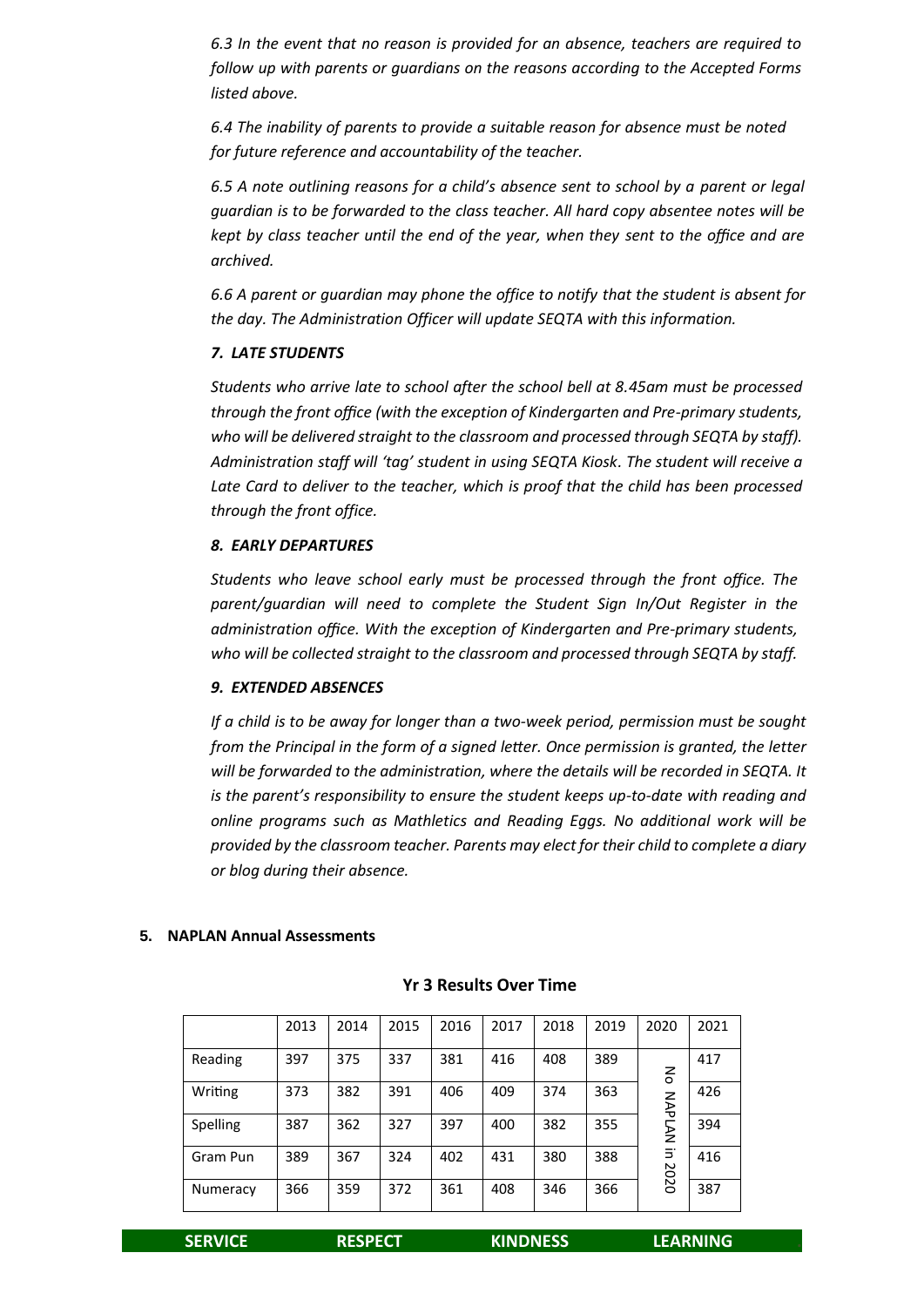|          | 2013 | 2014 | 2015 | 2016 | 2017 | 2018 | 2019 | 2020          | 2021 |
|----------|------|------|------|------|------|------|------|---------------|------|
| Reading  | 505  | 489  | 478  | 483  | 480  | 458  | 514  | 증             | 451  |
| Writing  | 512  | 466  | 443  | 470  | 427  | 447  | 471  |               | 445  |
| Spelling | 483  | 469  | 486  | 457  | 446  | 473  | 498  | NAPLAN        | 448  |
| Gram Pun | 516  | 480  | 493  | 486  | 468  | 467  | 519  | $\Xi$<br>2020 | 434  |
| Numeracy | 485  | 482  | 485  | 476  | 487  | 447  | 495  |               | 438  |

#### **Year 5 Results Over Time**

**6. Parent, Student and Teacher Satisfaction:** Our school community (parents, staff and students) completed the Tell Them from Me Survey in early 2022, providing our school feedback on our strengths and opportunities for growth. A summary is provided below:

| <b>Cohort</b>   | <b>Identified Strengths</b>                                                                                                                                                                                                                                                                                                                | <b>Identified Opportunities for Growth</b>                                                |
|-----------------|--------------------------------------------------------------------------------------------------------------------------------------------------------------------------------------------------------------------------------------------------------------------------------------------------------------------------------------------|-------------------------------------------------------------------------------------------|
| <b>Students</b> | Students value schooling<br>outcomes<br>Students have positive<br>homework behaviours<br>Students display positive<br>behaviour at school<br>Students try hard to<br>$\bullet$<br>succeed in their learning<br>There are positive<br>$\bullet$<br>teacher/students relations<br>High staff expectations of<br>$\bullet$<br>student success | Student participation in<br>$\bullet$<br>extracurricular activities<br>Advocacy at school |
| <b>Parents</b>  | Parents feel welcome<br>Students are Safe at school<br>School supports positive<br>behaviour<br>School supports learning<br>٠                                                                                                                                                                                                              | Parents are informed                                                                      |
| <b>Staff</b>    | An inclusive school<br>Teaching strategies<br>Data informs practice<br>$\bullet$<br>Learning culture                                                                                                                                                                                                                                       | Leadership<br>Collaboration<br>Technology<br>Parental involvement                         |

- **7. School Income:** Financial Information for the past year is on the My School website [www.myschool.edu.au](http://www.myschool.edu.au/)
- **8. Senior Secondary Outcomes: (N/A)**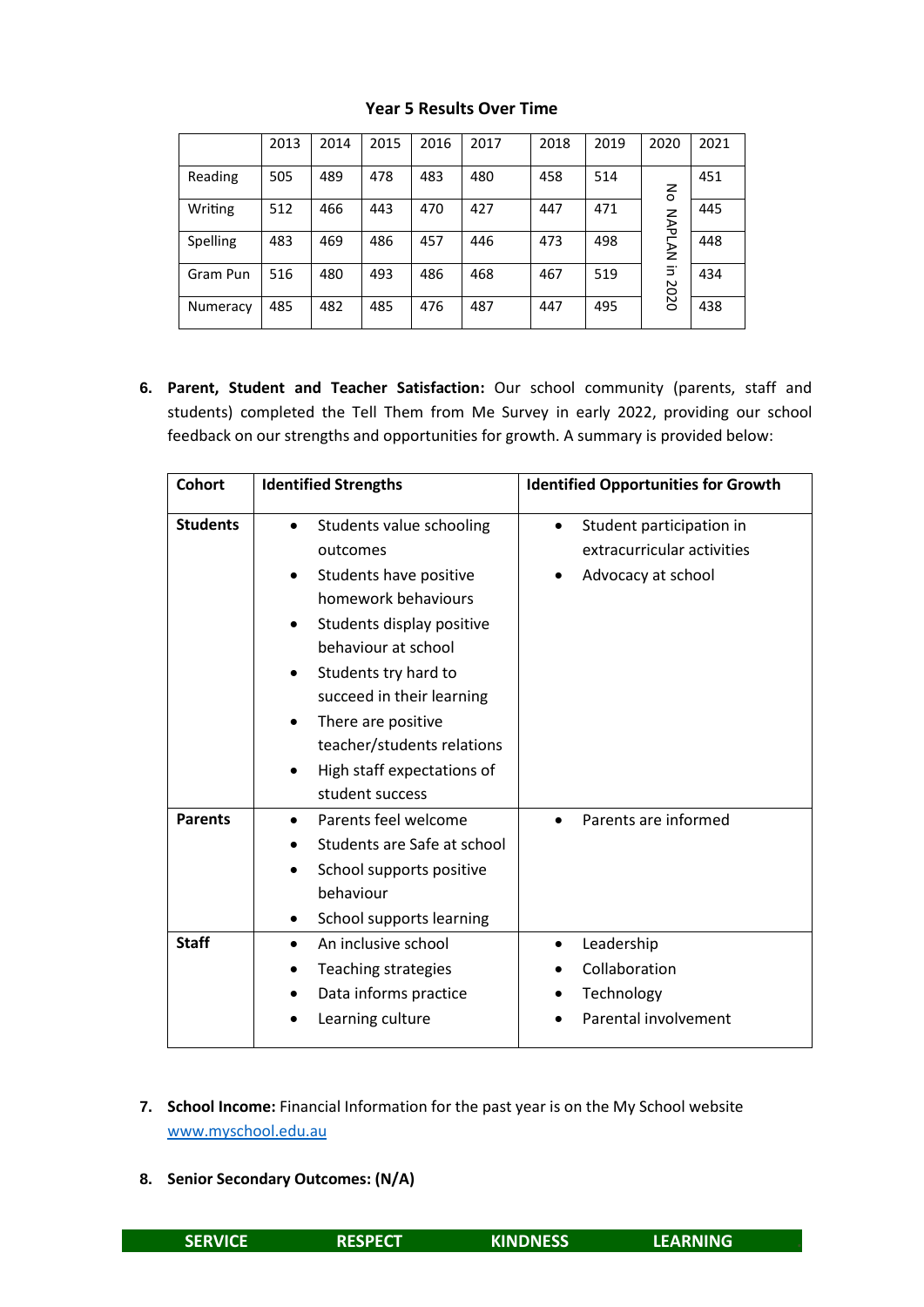9. **Post School Destinations:** Approximately 63% of our graduating students enrolled at Our Lady of Mercy College Australind, 31% enrolled at Collie Senior High School, 3% enrolled at Newton Moore High School Bunbury and 3% went to Bunbury Baptise College.

#### **10. Annual School Improvement:**

As part of our transformation program with Fogarty EDvance, we measure the culture and organisational health of our school through an external propriety diagnostic tool and in a one year time frame we have shown significant progress moving from the second quartile to the top decile of the average global benchmark. St Brigid's School has a strong outcome profile with all outcomes above the median. Similarly, the school also has a strong practice profile with 33 out of 37 practices above the median. 35 of 37 practices have a double digit increase when compared to 2021.

In 2021 the focus was on the following key organisational health practices:

- 1. Shared Vision (2021 second quartile, 2022 top decile)
- 2. Strategic Clarity (2021 top quartile, 2022 top decile)
- 3. Work Environment (2021 third quartile, 2022 top quartile)

#### **Organisational Health Actions for 2022**

In 2022 the focus will be on the following practices:

Accountability: Performance contracts, Consequence Management

Coordination and Control: People Performance Management, Professional Standards

Leadership: Supportive Leadership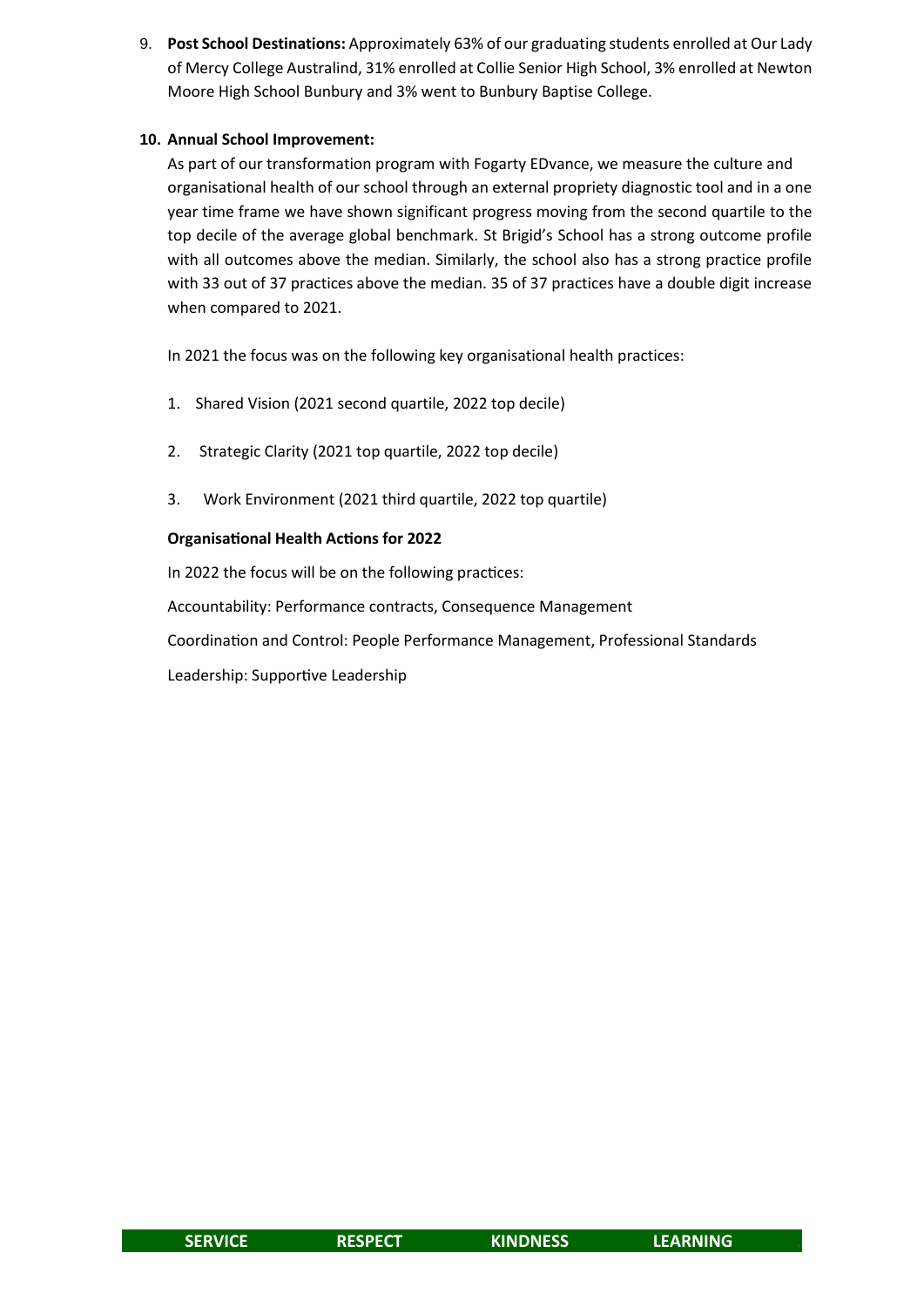## **Part 2: School Community Reports**

# **St Brigid's Principal Report (2021)**

2021 marked 200 years of Catholic Education in Australia and 50 years of the Catholic Education office in Western Australia. For St Brigid's School, 2021 marked another successful and the commencement of our school's involvement in the Fogarty Ed-Vance school improvement journey. This 3 year program uses Neil Dempster's 2009 synthesis of research on leadership for learning and the Fogarty Transformational Framework as the basis of the school improvement structure. The program leverages high levels of staff engagement and input to engineer school improvement. Collectively, our staff believe that as a learning team and organisation we have made more progress in 2021 than we had for the combined efforts of the previous years. Throughout 2021 our improvement program worked simultaneously on student performance, workplace health and organisational culture. Our participation in Fogarty Edvance offers our school a great advantage including:

- Improved student achievement and progress
- Professional learning to support all staff
- A strategic direction document (SDD) to drive our actions and keep us accountable
- The use and application of specialised resources and data tools
- Access to a supportive network of schools
- A dedicated mentor/coach to guide us on your journey

We have been very blessed to have been allocated Denise Hilz as our mentor. Denise has extensive experience as a principal and working as part of the executive at the Department of Education (WA) and has several years of experience working and guiding schools as part of the Fogarty Edvance program.

After extensive deliberation staff determined that Aspiring for Excellence would become our school moral purpose. This simple statement outlines our intent for: student learning, school culture, relationships and our partnership with parents. This statement also sits comfortably alongside our school values and goals and our vision to "Walk together with our families to nurture faith filled, engaged and successful learners."

It was with sadness that we farewelled Fr Robert after three years when he required to move to Christ the Living Vine Parish in Australind. Father Robert was a wonderful shepherd and spiritual guide for our school and parish. We were delighted when the smiling face and personality to match of Fr Gerald came to join us at St Brigid's and who has subsequently been appointed as our parish priest. In the short time that he been with us already, Father Gerald has connected so well with our students, staff and families and we look forward to his formal installation in the months ahead.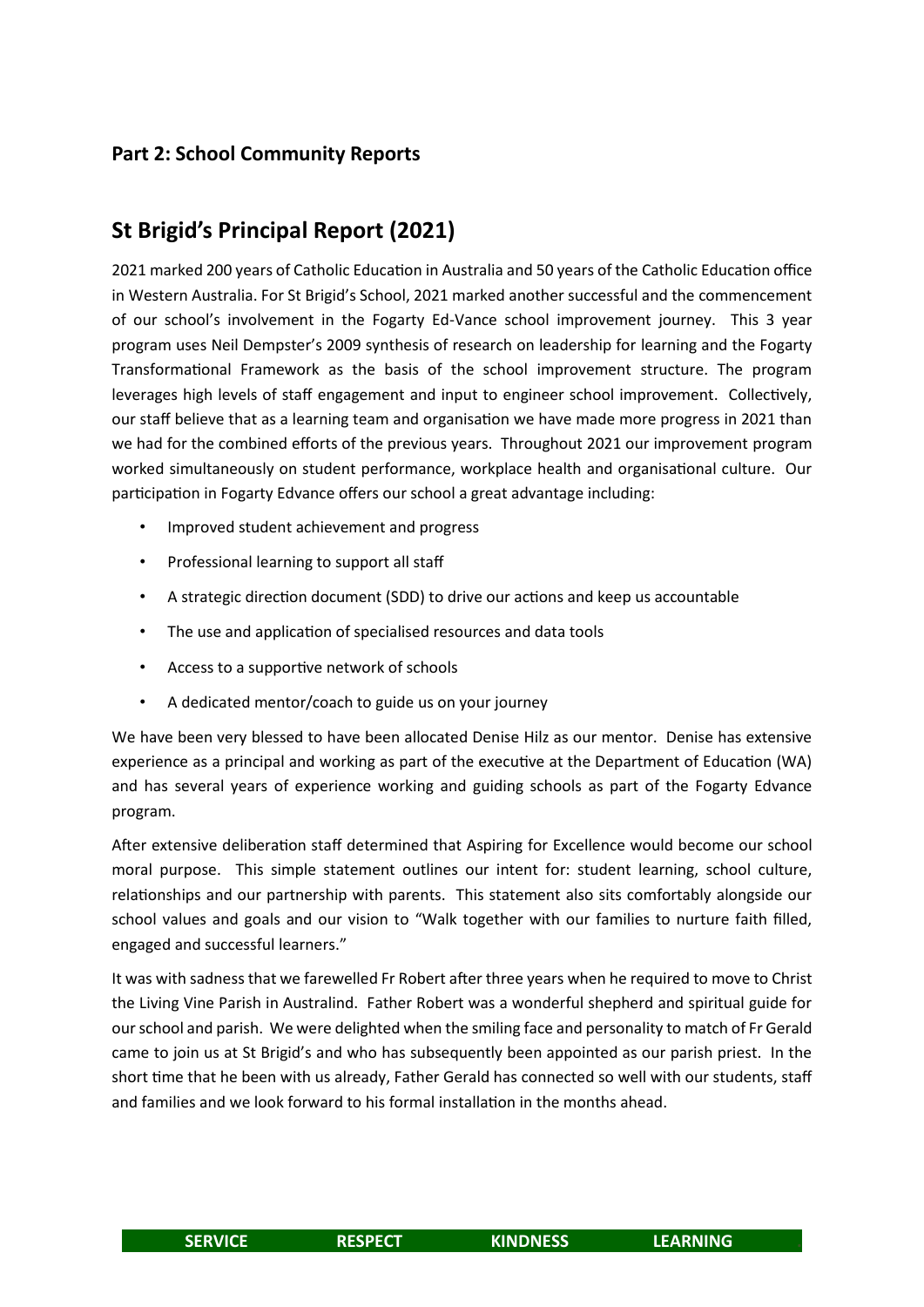We wish to again acknowledge and thank all our parents for their ongoing support and contributions to our school and particularly our Catholic Parents Association (P&F) and School Advisory Council. We think our president Mrs Emily Wheeler, the executive and all our members who have contributed to some of the many functions and activities that have drawn our community together in friendship and faith over the course of the year. Our school Advisory Council, under the astute leadership of Board Chair, Mrs Candice Ienco has again provided exceptional support for our school and continues to effectively ensure the immediate and long term success and strengths of St Brigid's.

Our student academic performance has continued to improve in 2021. We have worked with staff to ensure we have well designed year level assessments to ensure we can measure the effectiveness of our teaching programs and application in each year level. Some of our most outstanding performance averaged across the school in 2021 was:

- Reading Growth ACER Average 0.83- equal best since 2016
- Numeracy Growth ACER Average 0.96- best since 2016 by 0.25

Both of these results are significantly above the 0.40-year level growth expected in each year level. The commitment of our staff to the learning and wellbeing of our students is to be commended. We are incredibly blessed to have a school with such committed education and service staff who work together, striving for excellence across our school.

During 2021, our main priorities included developing an agreed whole school instructional model, implementing peer coaching as a means of improving instructional quality and the determining and training of a wellbeing program designed to enhance the wellbeing of our students, staff and families. These key initiatives have been led by many of our highly committed and skilled teachers and members of our school improvement team. We look forward to implementing and embedding these programs across our school in 2022 and beyond.

On a personal note, I wish to thank all of our parents, staff and students for your support of me during the previous five years in my role as principal. It has been an absolute privilege to be entrusted to lead the school and work with you all to improve the lives of the people here at St Brigid's. I leave with very mixed emotions, very energised and excited about my new role but also saddened to leave my close connection with families, staff and of course our students. I have loved working here at St Brigid's and depart with overwhelming confidence in the abilities of Mrs Marcie Collins, our Key Teachers (Mrs Zoe Howard, Mrs Pia Chiellini and Miss Keira Piavanini) along with all our other teachers and staff to continue our exciting school improvement program- Fogarty Edvance and all the other great things that make up St Brigid's.

I extend a very warm welcome to incoming principal, Mrs Carmel Costin. I know that she has the full support of our staff and is very well equipped to lead our school for the first semester as part of the transition plan for new leadership. Carmel is a very experienced educational leader and has engaged in a very comprehensive handover with our leadership team, Fogarty mentor and staff at the end of 2021. Wishing everyone at St Brigid's School, Collie a wonderful and successful 2022.

Daniel Graves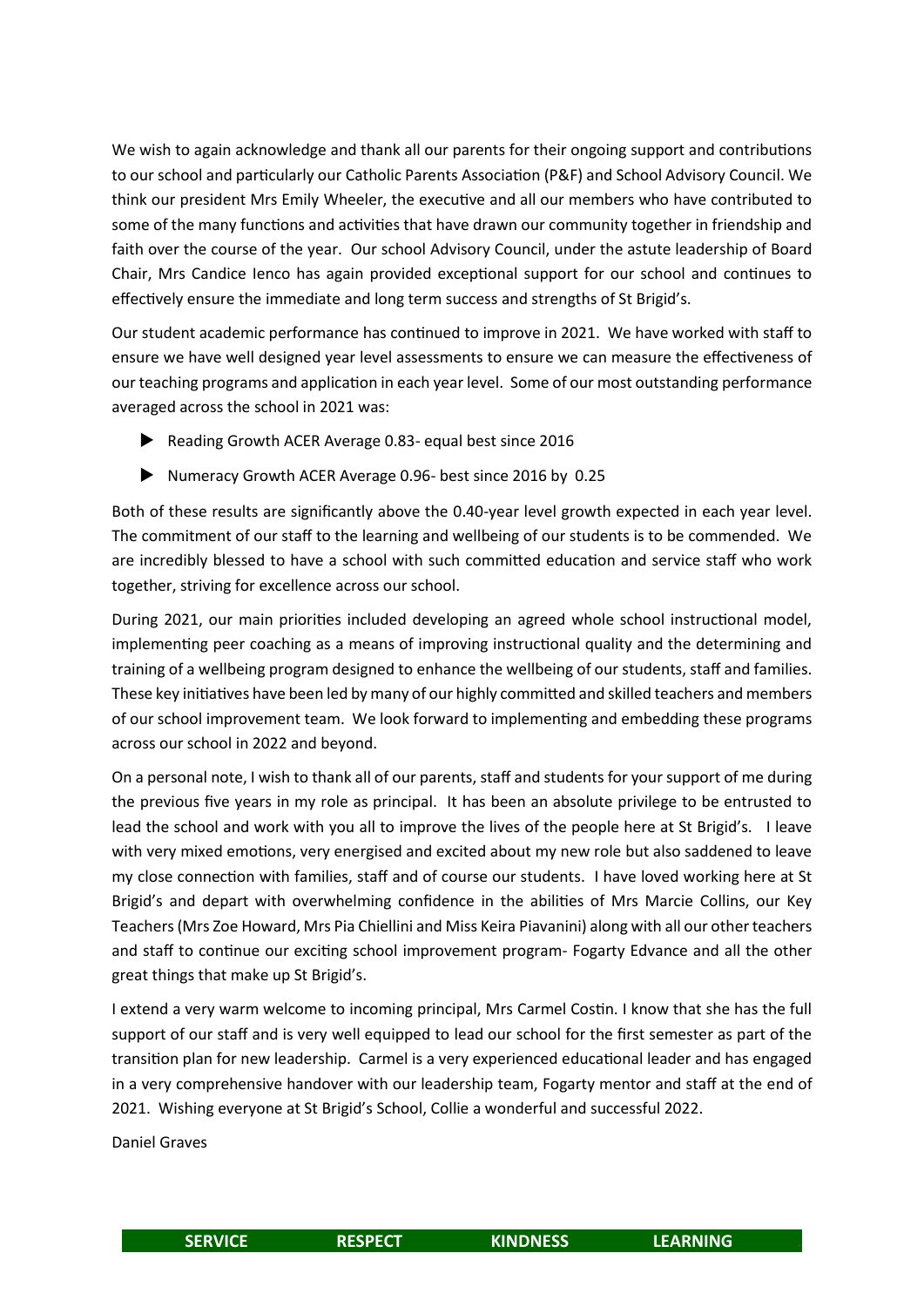#### **Principal-St Brigid's School 2021**

AGM – St Brigid's School Board Report

I once again have the pleasure of delivering the 2021 St Brigid's School Advisory Council report. 2021 saw many challenges, from the extra week of school holidays at the start of the year, which was one less week of school lunches for some and heartbreak for others. My son Rocco was one of those heartbroken and I felt a twinge of guilt for being grateful for one more week with my boys. I have so much praise for how St Brigid's staff handled the year we all hoped would be better than 2020, and I think, for our school, it was. Our School Advisory meetings were held face to face and we were able to discuss and see the plans for the future of our school.

The role of the School Advisory Committee is to plan for the present and future operation of St Brigid's and help the school fulfil its educational responsibilities in accordance to the policies and practices prescribed by Catholic Education Western Australia. This year, our School Board was yet again, a good mix of new members and experienced members. I would like to thank a couple of individual members.

Firstly, Christine McDonald. You are sadly leaving us even though I have begged you complete another tenure. We have enjoyed your company and all breathed a sigh of relief when you would seek clarification on some of Daniels completely obvious yet totally confusing way of putting things. You are always willing to put your hand up to help and give everything you do your absolute dedication. I will miss you throwing your hands around when you are trying to explain something or better yet confused. You were a pleasure to have on the committee and we sincerely thank you for your time and efforts over the past 6 years.

Secondly, Sharee Mumme, Thank you for putting your hand up to be on the School Advisory Council. Your consistent smile and delicate way of phrasing your ideas will be missed. Now that your little man has moved on to high school you have a new set of challenges to address, enjoy this next chapter.

I also need to thank the members that aren't deserting me, Liz Harper, Matthew Elks, Natasha Harley and Father Gerald.

Lastly, I would like to acknowledge Daniel Graves. Even though he is not here, I would like to thankhim on the amazing work he has done during his time here at St Brigids. Daniel was a dedicated principal who was able to push our school in a positive direction at a fast pace with a strong focus on student engagement, school improvement and progressive achievement. His presence will be greatly missed and we are currently trying to find a clone.

2021 saw us escape any lockdowns here in the West, and this allowed St Brigids administration, teachers, education assistants, cleaners, gardeners, canteen operators and volunteers deliver an education to our students at the very highest of standard in a beautiful, well looked after setting. We continued to strive for excellence and achieve our goals.

As an Advisory Council, we are tasked with ensuring all spending of school funds is done in compliance with the budget and in accordance with the needs and direction of our school. During 2021 the library was completely refurbished and we are currently waiting on a few couches to arrive

to complete the room. We continued to invest in Multilit – an intervention program that will upskill our staff and improve the literacy and outcomes of our younger students. The lighting around the school was improved and we can now see our beautiful school emblem lit up at night. Staff have